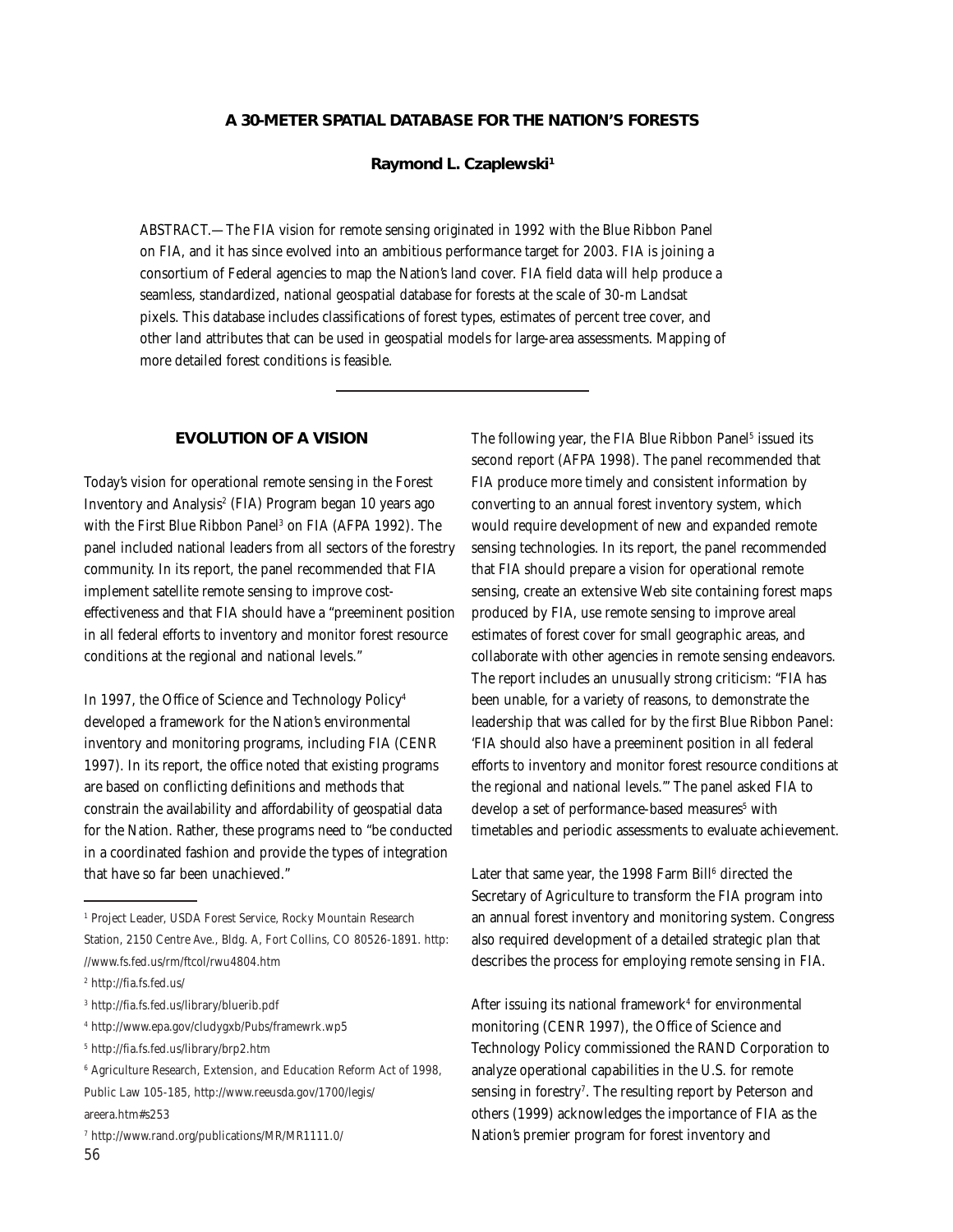monitoring with ground measurements. However, RAND found a "widespread perception that existing efforts and capabilities for monitoring...America's forest resources are failing to meet increasingly complex and broad-scale forest management needs." RAND went on to note that national assessments for the Government Performance and Results Act<sup>8</sup>, the Montreal Criteria and Indicators, and other international initiatives require a "more ambitious and qualitatively different measurement system than currently exists." According to RAND, institutional barriers slow the development of this system, and significant institutional changes are needed. RAND specifically identified improvements through better management and integration of existing programs, such as FIA, the Gap Analysis Program<sup>9</sup>  $(GAP)$ , the National Resources Inventory<sup>10</sup>, and the Multi-Resolution Land Characteristics<sup>11</sup> (MRLC) program. RAND suggested that use of remote sensing by FIA for stratification is likely to stimulate operational applications of remote sensing to other forest monitoring efforts, and basic classification of forest conditions with remotely sensed data would offer significant opportunities for coordination, integration, and cost-sharing among Federal programs. RAND concluded that Federal authorities must make a longterm commitment to ensure that forest conditions be periodically mapped by FIA and MRLC using consistent methods.

Later that year, Van Deusen and others (1999) gave a users' perspective on the role of remote sensing in the annual FIA system. They reaffirmed the importance of FIA field plots as ground truth for remote sensing and precise measurements of tree and stand attributes. However, they predicted "today's system of placing one plot every...6,000 acres and making little use of satellite remote sensing will seem extravagant in the future." They suggested that progress is hindered by the lack of an FIA vision for operational remote sensing. Such a vision might lead to "radical changes in the FIA system and yield significant improvements in information quality and cost-effectiveness."

In 2000, the national FIA program articulated this vision for operational use of satellite remote sensing  $(Guldin 2000)^{12}$ .

The FIA vision is deeply rooted in recommendations from the Second Blue Ribbon Panel $^{\rm 5}$  (AFPA 1998) and the national technology assessment conducted by RAND7 (Peterson and others 1999). Guldin emphasized the emerging importance of geospatial data: "the key analytical outputs today are maps, map layers, or other spatial representations of information and complex (spatial) models." This is a paradigm shift for FIA, in which new geospatial products join with traditional FIA statistical products for the comprehensive inventory and analysis of the Nation's forests and rangelands. FIA will use remote sensing technologies not only to improve statistical efficiency through stratification, but also to map the Nation's forest conditions in support of broad-scale geospatial analyses.

Guldin also offered an ambitious performance target for implementation of this vision: FIA will complete the transition to satellite imagery by the end of 2003. Specifically, FIA will rely on satellite imagery to produce area estimates, including estimates for small geographic areas; produce accurate, high resolution, remotely sensed maps of forest attributes; and enable a wide variety of spatial analyses by linking satellite imagery to the spatial data in the FIA database. FIA will map 15 to 20 major forest cover types at the national to regional levels. Further refinements may be important below the regional level. The image processing process will be highly automated to reduce cost. Highresolution geospatial data from other sources will improve geospatial modeling and accuracy assessments. Small-area models will interpolate FIA ground data for each 30-m pixel using techniques such as the "k-Nearest Neighbor" method (e.g., McRoberts and others, this volume). This vision includes the capability to combine data from various programs to more effectively answer a much broader range of analyses than any agency could achieve alone. The outcome will be consistent, multi-scale geospatial data for all parts of the U.S.

# **EVOLUTION OF A PARTNERSHIP**

In 1992, the USGS EROS Data Center (EDC) helped form a national consortium of Federal programs to build a library of Landsat-5 imagery that covers the U.S. This Multi-Resolution Land Characteristics<sup>13</sup> (MRLC) consortium includes the EPA Environmental Monitoring and Assessment Program<sup>14</sup> and

<sup>8</sup> http://www.fs.fed.us/plan/

<sup>9</sup> http://www.gap.uidaho.edu/

<sup>10</sup> http://www.nhq.nrcs.usda.gov/NRI/

<sup>11</sup> http://landcover.usgs.gov/natllandcover.html

<sup>12</sup> http://fia.fs.fed.us/library/RS2000.rtf

<sup>13</sup> http://edcwww.cr.usgs.gov/glis/hyper/guide/old\_mrlc

<sup>14</sup> http://www.epa.gov/emap/index.html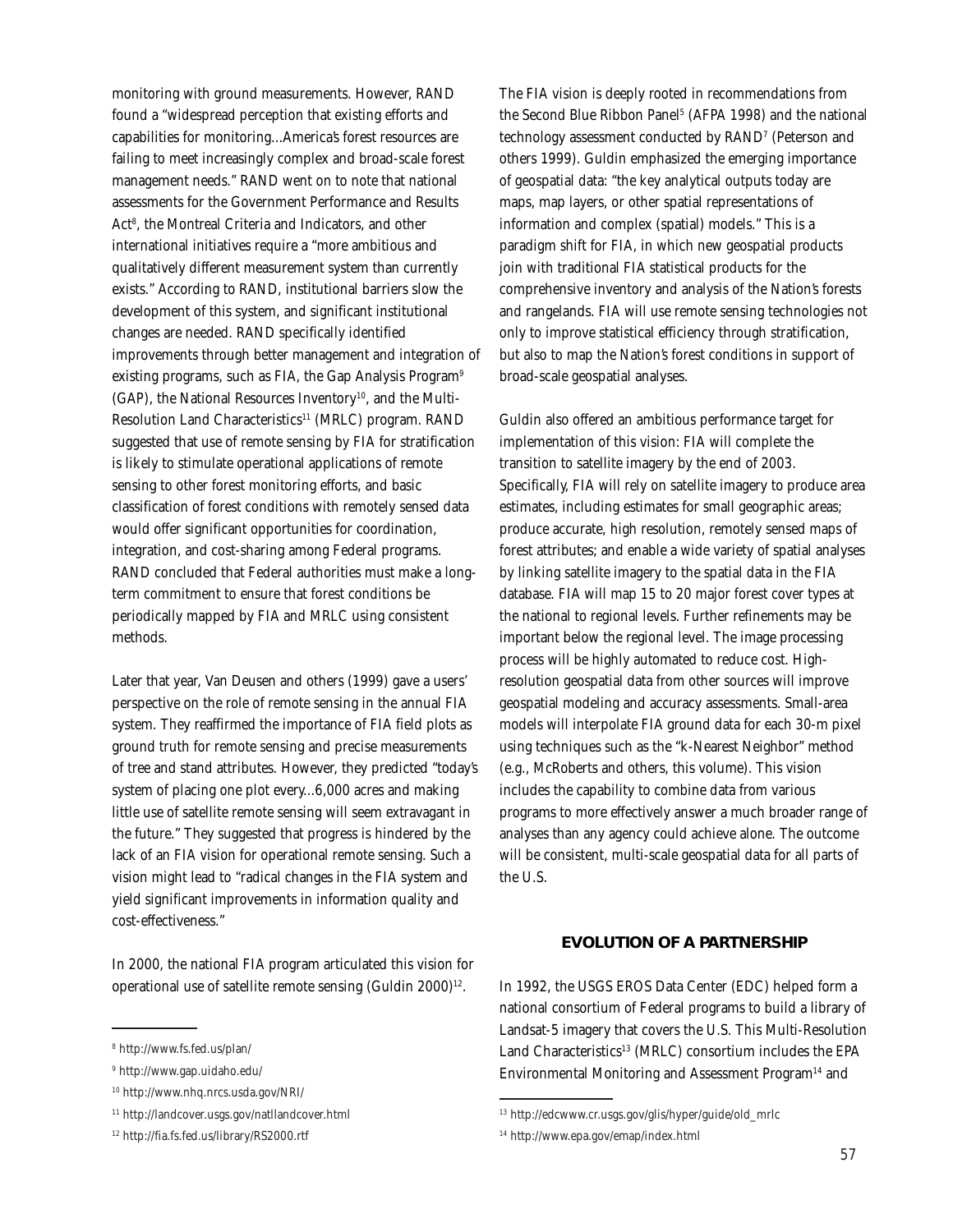the North American Landscape Characteristics<sup>15</sup> Project; the USGS National Water-Quality Assessment Program<sup>16</sup> and GAP Program<sup>9</sup>; the NOAA Coastal Change Analysis Program<sup>17</sup> (C-CAP); and the USDA Forest Service. The consortium purchased 680 Landsat scenes for the conterminous U.S.13.

In 1995, EDC facilitated a second cost-sharing partnership to produce the National Land Cover Dataset<sup>13</sup> (NLCD-1992). NLCD-1992 is a set of consistent land cover maps at 30-m spatial resolution for the entire Nation (Vogelmann and others 2001). NLCD-1992 is derived from Landsat-5 scenes for approximately 1992 that were purchased by the MRLC consortium13. The NLCD partnership serves business needs for three consortium members: EDC, EPA<sup>14</sup>, and NOAA<sup>17</sup>. NLCD-1992 replaces the land use and land cover maps developed by USGS in the 1970s and 1980s from highaltitude aerial photography.

At 30-m spatial resolution, NLCD supports geospatial analyses that require more spatial detail than coarse-scale global datasets (e.g., 1-km spatial resolution of the AVHRR satellite) but that extend across broad geographic areas that are too large to practically process with very fine-scale datasets (e.g., 4-m or less spatial resolution). Suitable uses for NLCD can include broad-area assessments and national analyses of wildlife habitat, wildfire hazards, priorities for forest fuel treatments, risks from insects and disease impacts to forests, landscape patterns, and ecosystem health (Vogelmann and others 2001). Analyses for a small area (e.g., a county) are not recommended with NLCD because it is nearly impossible to ensure sufficient accuracy of a national product for each local area. Errors in NLCD at the local level can "average out" when analyzing larger areas, without major distortions to broad-scale spatial patterns.

NLCD uses 21 classes of land cover based on the Anderson Level II<sup>18</sup> and C-CAP systems<sup>17</sup>. Upland forest is separated into deciduous, evergreen, and mixed forest. There are categories for woody wetlands, shrublands, and grasslands; two water classes; three barren classes; three urban classes;

six agricultural classes; and an emergent wetland class. At this level of detail, classification accuracy is around 60 percent but increases to 80 percent for aggregations of land types to Anderson Level I<sup>19</sup> (Yang and others 2001). Modifying the spatial resolution from a 30-m pixel to a larger element (e.g., a 3 X 3 pixel cluster) also improves accuracy.

Soon after completion of NLCD-1992, FIA scientists began comparing NLCD products to other remote sensing alternatives for stratification of FIA plots. In the Northeast, Hoppus and others (this volume) and Hoppus and Lister (this volume) report that NLCD-1992 produces statistical efficiencies nearly identical to the alternatives. Wayman and others (2001) find there are no significant differences in accuracy between NLCD data and alternative Landsat products, although traditional FIA photointerpretation is more accurate and produces more precise statistics. Dunham and others (2003) report that NLCD is very efficient because development costs are divided among many agencies. In the Pacific Northwest, Dunham and others (this volume) find that stratification based on NLCD sacrifices little precision in inventory estimates, although no alternative, including traditional FIA photointerpretation, completely satisfies FIA targets for statistical precision. At the same time, FIA began to work with other agencies to use NLCD-1992 to build a national geospatial database containing indicators of landscape conditions, including spatial patterns of forest cover (Riitters and others  $2000)^{20}$ . These are useful in largearea ecological assessments and national-scale modeling of biogeographic and socio-economic phenomena.

In 1999, NASA launched Landsat-7. Its new Enhanced Thematic Mapper (ETM+) is a substantial technological advancement (Goward and others 2001) over Landsat-5, which was the basis for NLCD-1992. Almost immediately, the MRLC-2000<sup>21</sup> consortium formed to share costs for a new collection of Landsat-7 imagery. Based on experiences with NLCD-1992, EDC made significant improvements to MRLC-2000 procurement specifications. Three seasons of imagery are being selected for every path/row: early season (green up), peak greenness (summer), and late season

<sup>15</sup> http://www.epa.gov/nerlesd1/land-sci/north-am.htm

<sup>16</sup> http://water.usgs.gov/nawqa/

<sup>17</sup> http://www.csc.noaa.gov/crs/ccap\_index.html

<sup>18</sup> http://landcover.usgs.gov/classes.html

<sup>20</sup> http://www.srs.fs.fed.us/4803/landscapes/index.html and http:// www.esapubs.org/archive/ecol/E081/004/metadata.htm

<sup>21</sup> http://edcw2ks15.cr.usgs.gov/lccp/mrlc2k/mrlc2k.asp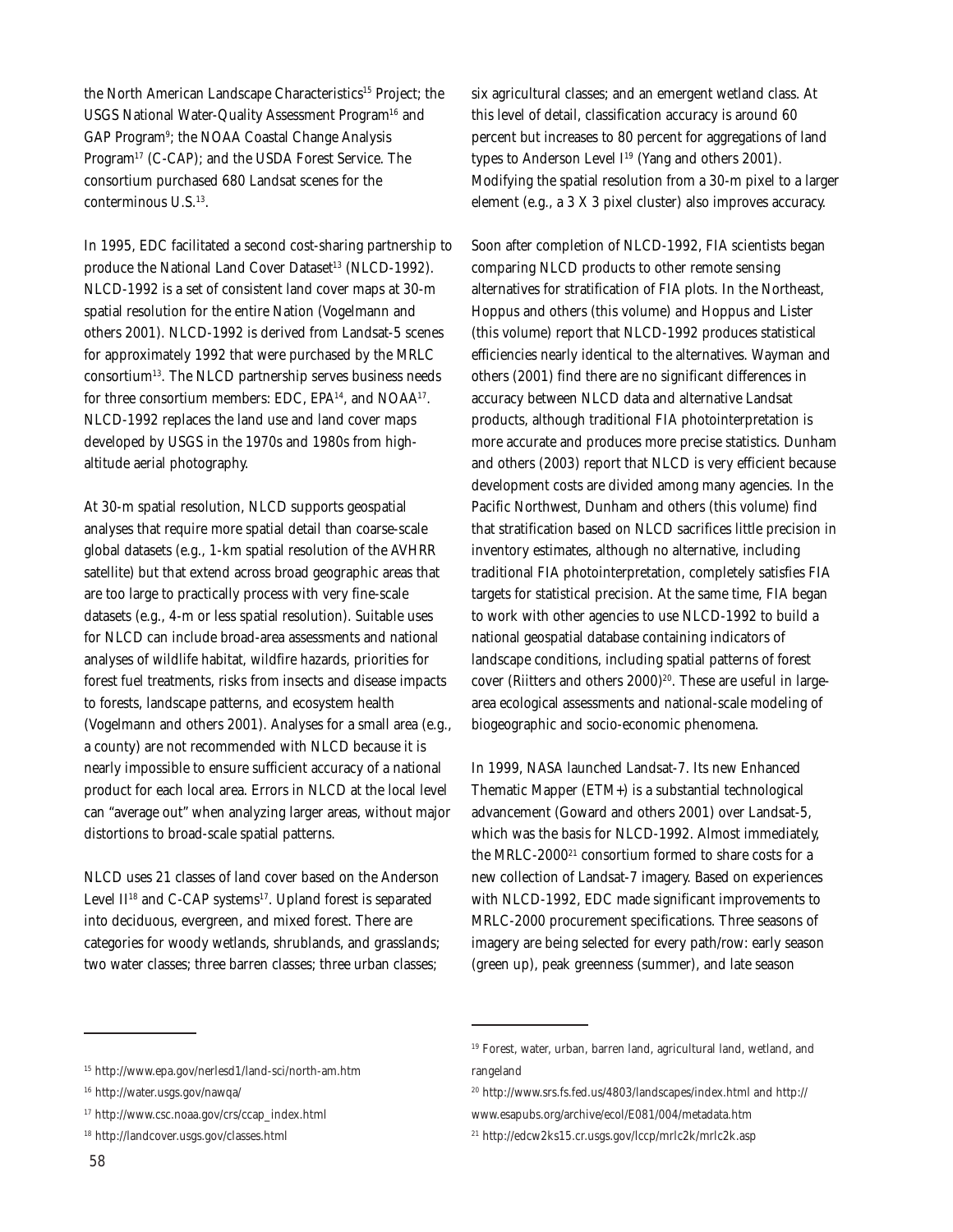(brown up). Target dates for each image are optimized based on analyses<sup>22</sup> of AVHRR bi-weekly data and NLCD-1992. MRLC-2000 data are terrain-corrected and re-sampled for an average registration accuracy of 1-pixel, which expedites overlays of MLRC and NLCD products for 1992 and 2000. Data are available to any partner agency for \$45 per CD without restrictions for non-commercial applications<sup>21</sup>. FIA joined the consortium in 2001.

At that same time, land cover maps from NLCD-1992 were quickly becoming outdated; technologies for land cover classification had improved; and the transition by FIA to annual surveys improved the value of FIA ground plots as training sites and accuracy assessment data for remote sensing. EDC approached potential Federal partners to build NLCD-2000 based on new Landsat-7 data. NLCD-2000 includes radiometric calibrations<sup>22</sup> that provide seamless data across scenes. NLCD-2000 uses regression models that predict tree canopy density from Landsat data; 1-m resolution satellite data are used to develop these regression models. NLCD produces an index of spatial texture that uses spectral variability among contiguous pixels, and NLCD uses image segmentation to produce additional indices that describe land cover patterns (McGarigal and Marks 1995, Gustafson 1998). A 30-m Digital Elevation Model provides information on elevation, aspect, slope, and position of the pixel on the slope. National STATSGO soil maps supply coarse-scale indices of available water capacity, soil organic carbon, texture, and depth. All of these ancillary data help separate different land cover types that have similar spectral signatures. While NLCD-1992 produced only a national map of land cover, NLCD-2000 will provide a nationwide geospatial database for land cover and forest type classifications plus the ancillary geospatial data used to build those classifications.

Early in 2001, a team of FIA and EDC scientists began testing the value of FIA plots as training data for NLCD-2000. Chengquan and others (this volume) report results for study areas in the east coast and the Rocky Mountain regions. They found that FIA plot data are useful for training data and accuracy assessments. They separated forest from nonforest cover with 80-90 percent accuracy; deciduous, evergreen, and mixed forest with 79-83 percent accuracy; and achieved 66 percent overall accuracy for more detailed forest types<sup>23</sup>. They conclude that FIA plot data can

substantially improve efficiency, accuracy, and consistency. FIA field plots also statistically describe the composition of each forested map class in a broad region (e.g., distribution of stem densities by tree species and size class; median crown bulk density; range of stand ages; average wood volume per acre; average tree mortality rates; average fuel loading; and so on).

In 2002, FIA recognized that joining the NLCD-2000 consortium could help FIA reach its performance target for operational remote sensing. The extensive mapping infrastructure already developed at EDC could become the Nation's "assembly line" for remotely sensed maps of forest conditions, and FIA could share the \$10 million cost of NLCD-2000 with other consortium members. This would allow FIA to serve a much broader range of spatial analyses in forestry than it could accomplish alone.

### **BENEFITS TO FIA CUSTOMERS**

The Forest Service and other agencies conduct broad-area assessments using geospatial models that require data with fine spatial resolution. Current assessments are constrained by lack of consistent fine-resolution geospatial data that cover entire provinces, multiple states, and the Nation. NLCD-2000 will improve this situation because it will contain nationally consistent data on land cover and forest conditions, terrain, soils, climate, and potential natural vegetation. These data themes are at the core of many geospatial models for forest lands. For example, when the Western Governors' Association (2001) released its national strategy<sup>24</sup> to address catastrophic wildfires, new geospatial models were needed to assess communities at risk; current vegetative conditions with respect to likelihood of severe wildland fire; and threats to local economies, key habitats, air quality, and water quality (e.g., post-fire erosion). Such broad-scale analyses identify high-priority geographic areas

<sup>&</sup>lt;sup>23</sup> This level of classification detail meets the FIA vision for remote sensing (Guldin 2000); detailed forest types for mapping included spruce/fir, loblolly & shortleaf pine, oak/pine, oak/hickory, oak/gum/ cypress, elm/ash/red maple (i.e., six types) in the mid-Atlantic region; and pinyon/juniper, Douglas-fir, ponderosa pine, fir/spruce/mountain hemlock, lodgepole pine, other western softwoods, aspen/birch, western oak, other western hardwoods (i.e., nine types) the Rocky Mountains.

<sup>22</sup> http://landcover.usgs.gov/publications.html

<sup>24</sup> http://www.westgov.org/wga/initiatives/fire/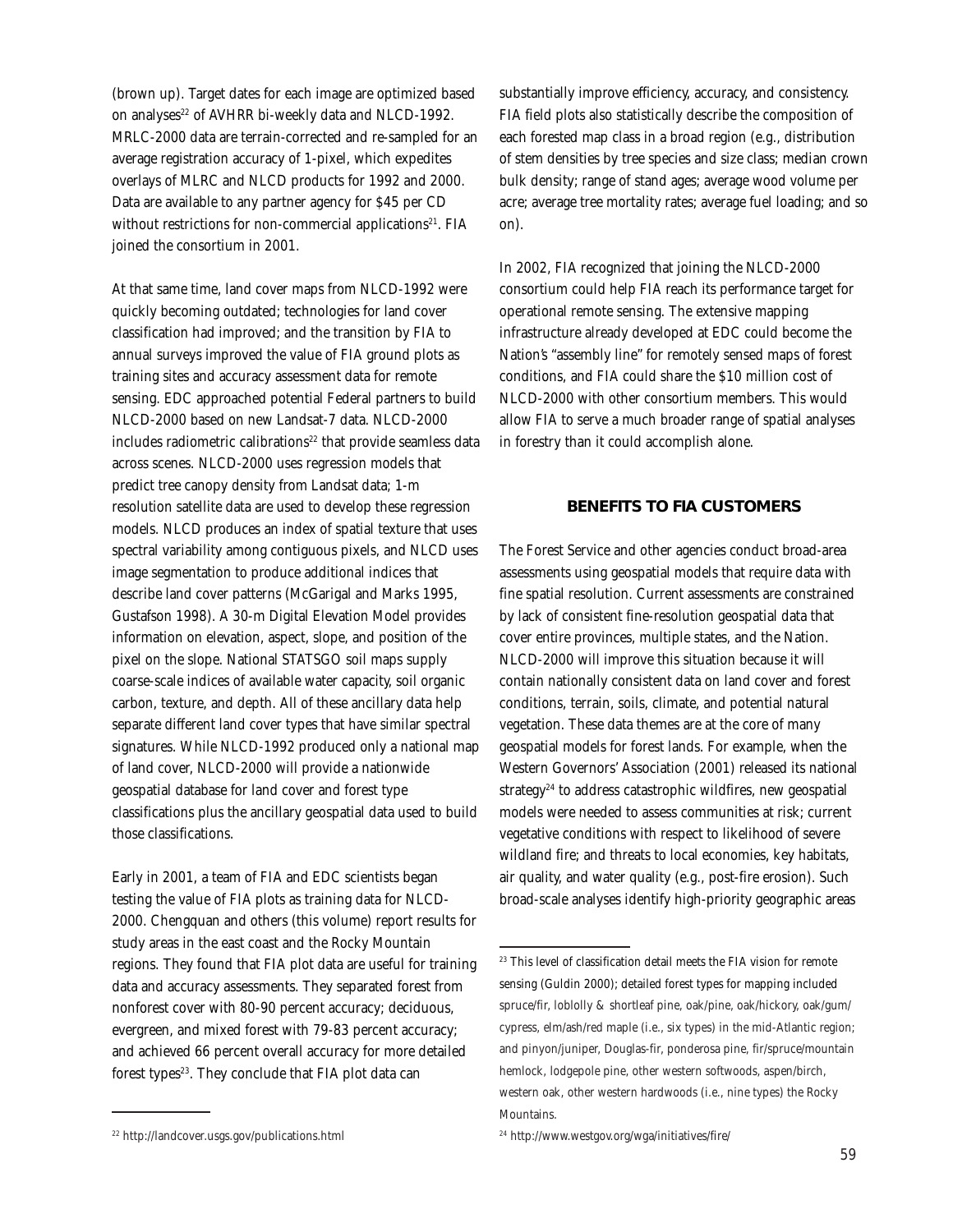for more intensive analysis and management. As inputs to those models, the geospatial database must have detailed maps for vegetation type, forest structural-stage, stand density, and other physiographic and ecological attributes. FIA participation in NLCD-2000 could increase quality of such data, and thus indirectly improve the cost-effectiveness of reducing wildland fire risks to communities and the environment.

FIA plot data could increase the value of NLCD-2000 to other Federal efforts that use geospatial data on forest conditions to predict risks from insects and diseases, habitat suitability, and other forestry applications. FIA could use its ground data with remotely sensed data to map more detailed attributes of forest stands, such as 30 to 50 different forest types, stand density, stand structure, and potential fuel loading. This could be accomplished with statistical techniques such as the "k-Nearest Neighbor" procedure discussed by Guldin (2000) and illustrated by McRoberts and others (this volume). Other programs would not have access to FIA plot coordinates, but they would have access to high-quality, detailed maps of forest conditions that were produced with FIA ground plots. The responsibility of FIA would end at the production of forest condition maps, and other programs would assume responsibility for application of those maps in their own analyses and management decisions. As the value of NLCD-2000 products increases, so does the motivation for more partners to share costs. This improves program efficiency, product delivery, and data consistency for each partner. Potential partners include State agencies, the USDA National Resources Inventory<sup>10</sup>, EPA<sup>14,15</sup>, NOAA<sup>17</sup>, and other USGS programs<sup>9,16</sup>.

NLCD is optimized for broad-area assessments, ranging from provincial to national levels. This does not reduce the importance of specialized geospatial products for "local" areas (e.g., a national forest). Local products are optimized to satisfy local analysis requirements; they benefit from local knowledge and acceptance; and they are less prone to confounding variability across space and Landsat scene dates. Since management decisions occur at all spatial scales, an integrated system should be developed that allows for multi-scale analysis. Local decisions need to be analyzed within a broader geographic context. The database philosophy adopted in NLCD-2000 allows local users to derive land cover products tailored to their specific

applications<sup>25</sup>, and local users can identify cases in which a national product needs improvements in certain locations. However, further integration is possible.

### **RISKS TO THE FIA PROGRAM**

While a partnership with the NLCD-2000 consortium directly serves FIA objectives, there are also risks. The primary value of FIA plots for remote sensing operations is automated "training" of digital statistical algorithms. These algorithms are the basis for statistical prediction of forest conditions in each pixel. Exact coordinates of each FIA ground plot are used to accurately register that plot to its corresponding cluster of Landsat pixels. Those coordinates must be stored at EDC because FIA does not have sufficient infrastructure to process such massive geospatial datasets. However, disclosure<sup>26</sup> of exact FIA plot coordinates is controlled under the Food Security Act of 1985 (as amended) to protect landowner privacy, guard the long-term integrity of the FIA ground sample, and maintain the FIA reputation for providing unbiased information. FIA has never shared with any external partner the exact coordinates for all 120,000 forested FIA ground plots in the USA. If EDC were to disclose those coordinates, then the very foundation of the national FIA program could crumble. This dire consequence, even if very unlikely, poses great risks to FIA. However, there are techniques to manage those risks. An FIA scientist stationed at EDC could monitor security of FIA coordinates. The amount of FIA data residing in EDC at any one time could be minimized. FIA coordinates could be immediately purged from the EDC database when no longer needed in the production process. A culture and code of ethics could be fostered at EDC that recognizes their obligations as "duly authorized agents" of the FIA program under its privacy and confidentiality policy26. A formal agreement between FIA and EDC could precisely specify roles, responsibilities, authorities, and expectations of each partner.

<sup>25</sup> http://landcover.usgs.gov/natlandcover\_2000.html

<sup>&</sup>lt;sup>26</sup> By law, any person who publicly discloses exact coordinates of FIA plots will be fined not more than \$10,000 or imprisoned for not more than 1 year, or both. http://fia.fs.fed.us/library/privacy.htm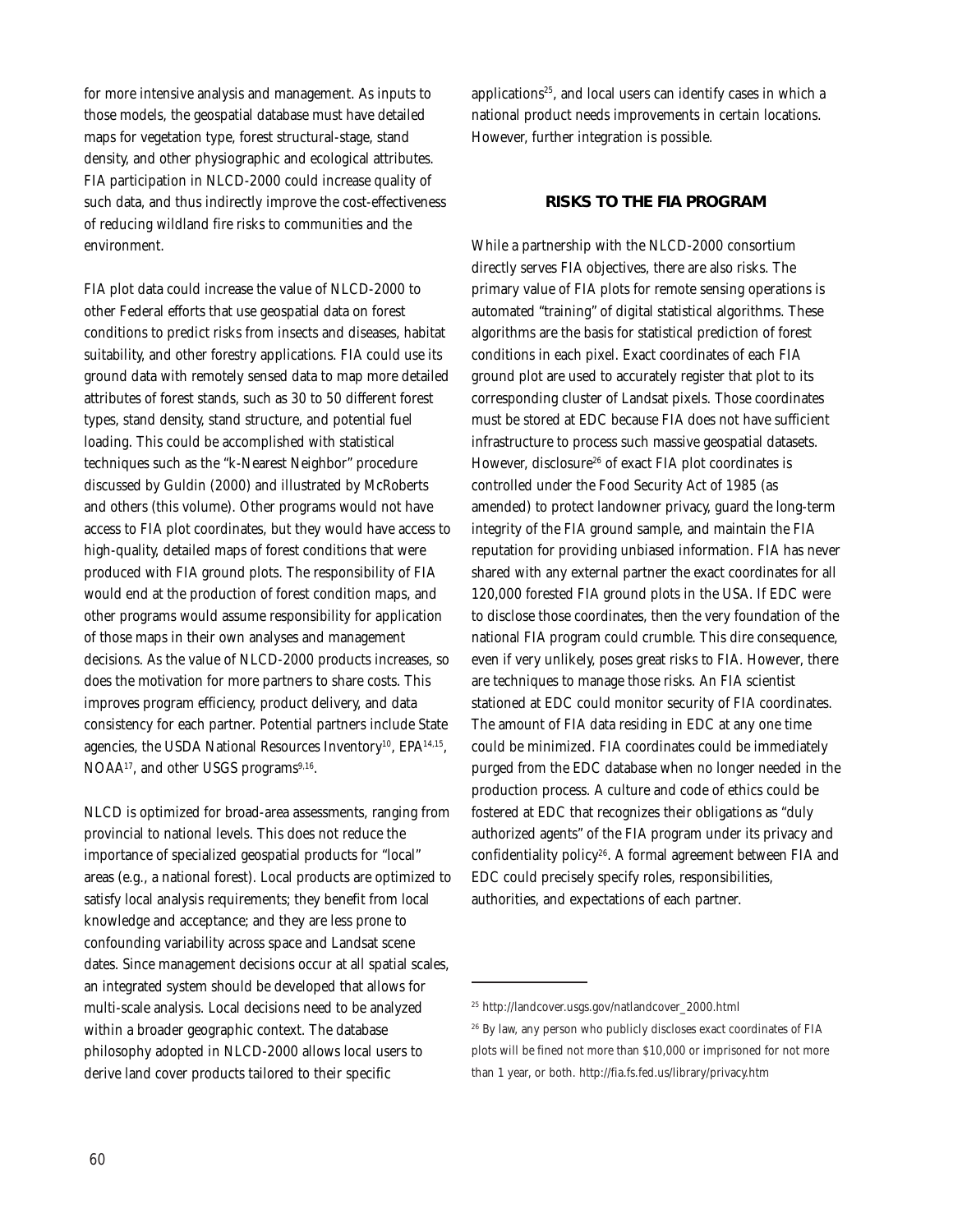### **THE DECISION**

In January 2002, FIA decided, in principle, to join the NLCD-2000 consortium and use FIA ground plots to improve mapping of 15 to 20 forest types across the Nation. This begins the operational remote sensing component of FIA, thus accomplishing its 2003 performance target. As the benefits of this strategy materialize, FIA may expand its suite of remotely sensed products to include forest structure, volume, and other important forest attributes. Now, FIA has a preeminent role in the comprehensive mapping and analysis of the America's forests. Preeminence does not connote dominance, but it does mean an essential role within a multi-agency team that shares resources and creates a superior product for the Nation.

#### **ACKNOWLEDGMENTS AND NOTICE**

The author thanks Ed Barron, Paul Van Deusen, John Moser, Randy Wynne, Mike Hoppus, Dale Weyermann, Greg Reams, Rachel Riemann, Andy Lister, Paul Dunham, Barry Bollenbacher, Mark Flood, Ron Brohman, Kurt Riitters, Bob Keane, Keith Lannom, John Lundquist, Collin Homer, Jim Wickham, Maury Nyquist, Steve Rabor, D.J. Peterson, and Jim Saveland for their reviews. This manuscript has undergone administrative certification for conformance to Station, Agency, and Department policies under FSM 1630- 1635 and FSH 1609.11, and it has been approved for publication. The author is responsible for all interpretations, recommendations and conclusions.

#### **LITERATURE CITED**

- AFPA. 1992. The report of the First Blue Ribbon Panel on Forest Inventory and Analysis<sup>3</sup>. Washington, DC: American Forest and Paper Association. 20 p.
- AFPA. 1998. The report of The Second Blue Ribbon Panel on Forest Inventory and Analysis<sup>5</sup>. Washington, DC: American Forest and Paper Association. 17 p.
- CENR. 1997. Integrating the nation's environmental monitoring and research networks and programs: a proposed framework4 . Washington, DC: National Science and Technology Council, Committee on Environment and Natural Resources, Environmental Monitoring Team. 114 p.
- Chengquan, H.; Yang, L.; Homer, C.; Coan, M.; Rykhus, R.; Zhu, Z.; Lister, A.; Hoppus, M.; Tymcio, R.; Cooke, W.; McRoberts, R.; Wendt, D.; Weyermann, D. 2003. Synergistic use of FIA plot data and Landsat 7 ETM+ images for large area forest mapping. In: McRoberts, R.; Reams, G.A.; Van Deusen, P.C.; Moser, J.W., eds. Proceedings of the 3d annual forest inventory and analysis symposium; 2001 October 17-19; Traverse City, MI. Gen. Tech. Rep. NC-230. St. Paul, MN: U.S. Department of Agriculture, Forest Service, North Central Research Station: 50-55.
- Dunham, P.; Weyermann, D.; Azuma, D. 2003. A comparison of stratification effectiveness between the National Land Cover Data set and photointerpretation in western Oregon. In: McRoberts, R.; Reams, G.A.; Van Deusen, P.C.; Moser, J.W., eds. Proceedings of the 3d annual forest inventory and analysis symposium; 2001 October 17-19; Traverse City, MI. Gen. Tech. Rep. NC-230. St. Paul, MN: U.S. Department of Agriculture, Forest Service, North Central Research Station: 63-68.
- Goward, S.N.; Masek, J.G.; Williams, D.L.; Irons, J.R.; Thompson, R.J. 2001. The Landsat 7 mission: terrestrial research and applications for the 21<sup>st</sup> century. Remote Sensing of the Environment. 78: 3-12.
- Guldin, R. 2000. Remote sensing at the dawn of a new millennium: a Washington, DC perspective<sup>12</sup>. In: Proceedings, 8th Biennial remote sensing applications conference; 2000 April 10-14; Albuquerque, NM. Salt Lake City, UT: USDA Remote Sensing Applications Center.
- Gustafson, E.J. 1998. Quantifying landscape spatial pattern: what is the state of the art. Ecosystems. 1: 143-156.
- Hoppus, M.; Lister, A. 2003. A statistically valid method for using FIA plots to guide spectral class rejection in producing stratification maps. In: McRoberts, R.; Reams, G.A.; Van Deusen, P.C.; Moser, J.W., eds. Proceedings of the 3d annual forest inventory and analysis symposium; 2001 October 17-19; Traverse City, MI. Gen. Tech. Rep. NC-230. St. Paul, MN: U.S. Department of Agriculture, Forest Service, North Central Research Station:44 -49.